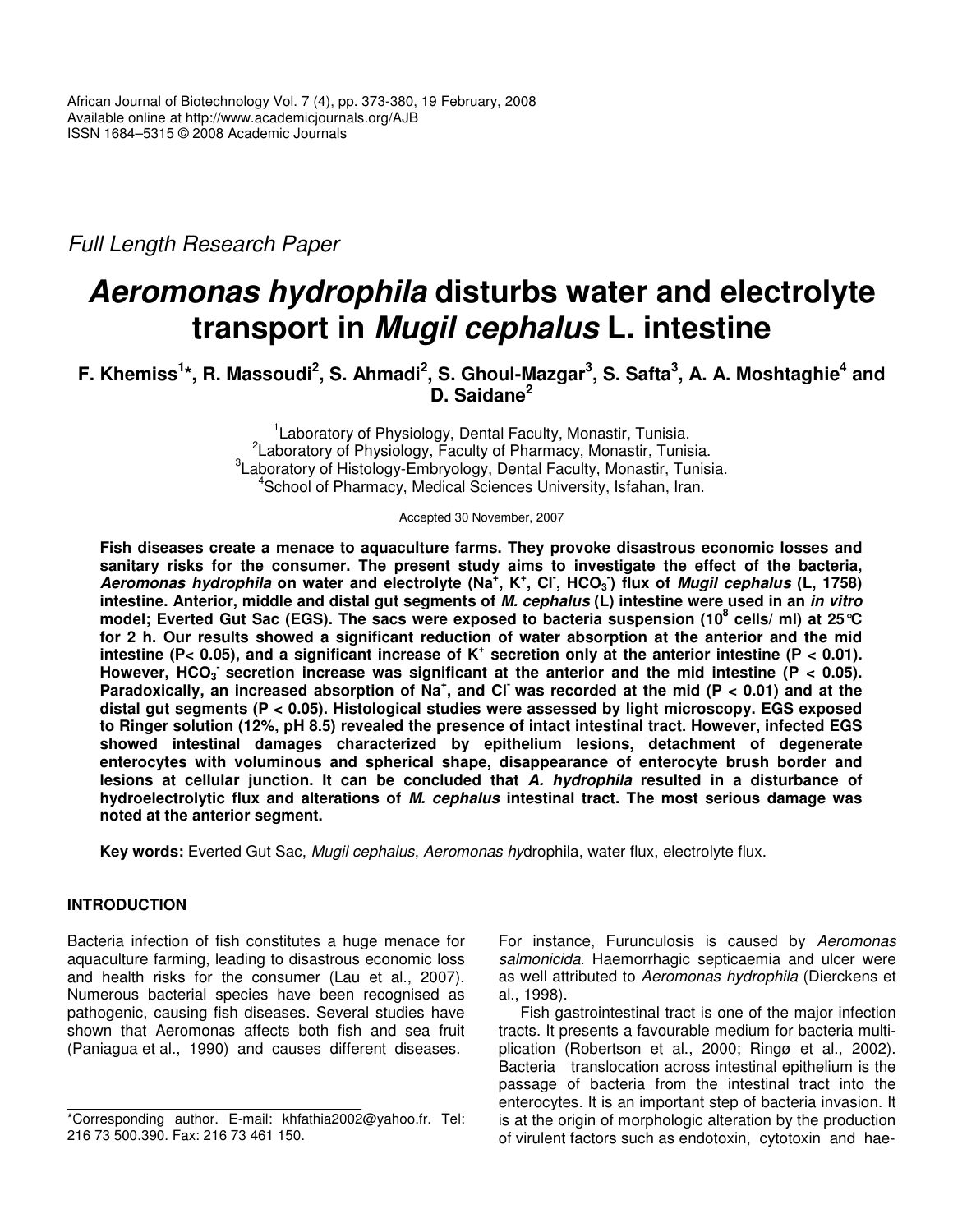molysins (Chopra et al., 2000; Jutfelt et al., 2006). The damaging effects have been described for *Salmo solar* L (Ringø et al., 2004).

*Mugil cephalus* (L) (flat head) is a euryhaline species present on the Tunisian coasts for a long period of the year. It presents a huge economic interest and it is equally appreciated by the consumer.

The major aim of our study was to explore, using an *in vitro* model [Everted Gut Sac (EGS)], the relationship between the infection provoked by *Aeromonas hydrophila* of *M. cephalus* intestine, the damages recorded at the intestinal tract and the disturbance of water and electrolyte transfer.

#### **MATERIALS AND METHOD**

#### **Bacteria strain**

The strain used was *Aeromonas hydrophila*. It was isolated from infected *Dicentrarchus labrax* (Linnaeus, 1748) liver and spleen. It was kindly donated by the Laboratory of Analysis, Chemical Control and Microbiological pollutants of Environment (Faculty of Pharmacy Monastir, Tunisia). The bacterium was stored at - 80°C in tubes containing glycerol (20%), and then inoculated into nutritive Marine broth for 24 h. This culture was inoculated into nutritive gelose Marine broth for 24 h. The suspension obtained was adjusted to a transmission of 610 nm by adding freshly prepared Ringer solution (12%) in g  $\text{/}$  (NaCl, 12; KCl, 0.35; HCO<sub>3</sub> Na, 0.28 and CaCl<sub>2</sub>, 0.42 g). pH was adjusted to 8.5 and the suspension bacteria concentration was equal to 10 $8$  cells/ml. All chemical products were regent grade and obtained from Prolabo (France).

#### **Fish**

*M. cephalus* (L) (flat head) (Linnaeus, 1758) were obtained from Hergla lake and brought (in a specifically adapted aquarium with a ventilation system) to the National Sea Institute of Sciences and Technology of Monastir, Tunisia. The Fish were held in a tank with a flow aerate using renewed sea water for at least 2 weeks prior to the experiments. The temperature was maintained between 18 and 22°C and the fish were fed on a standard diet composed of algae.

#### **Treatment of animals**

The Fish were anesthetized with 0.1% 3-aminobenzoic acid ethyl ester. The intestines were immediately removed, stripped of adhering tissue and cleaned carefully with Ringer solution (12%, pH 8.5). Anterior, medium and distal gut intestine were divided into different segments (medium length is of 7 cm). EGS were prepared as previously described (Khemiss et al., 2006). The EGS were held up in an incubatory medium containing Ringer solution (12%, pH 8.5) in the presence and the absence of bacteria suspension. The EGS were filled with 400 µl of Ringer solution (12%, pH 8.5), maintained at 25 $\degree$ C and bubbled with gas (O<sub>2</sub>/CO<sub>2</sub>) 95/5. Incubation time was 2 h.

#### **Determination of water and electrolytes flux**

Water flux was determined in the presence and in the absence of *A.*

*hydrophila*. The results were expressed in mg of water/g of intestine/h (Charpin et al., 1992; Khemiss et al., 2005). Electrolytes flux of Na<sup>+</sup> and K<sup>+</sup> were determined by photometry (Flame photometer BT634, Biotecnica instrument, Italy) (Charpin et al., 1992; Marzougui et al., 2006). Electrolytes flux of Cl was determined according to the Shales and Shales method (Shales and Shales, 1941). Electrolytes flux of  $HCO<sub>3</sub>$  was determined by an automat (Ultra M Norme Biomedical, USA). The values were expressed in µmol/g of intestine/h.

#### **Histological study**

Different tissue samples (control and infected EGS) were fixed by immersion in formol and then dehydrated and embedded in paraffin. Serial 8 um transversal sections were deparaffinized and stained with hematoxylin and eosin. Slides were then dehydrated in graded series of ethanol solutions, immersed in toluene and mounted with Canada Baume before observation by Light Microscopy (Martoja and Martoja, 1964). Tissue sections were observed and photographed on an axioskop microscope (Zeiss).

#### **Statistical study**

Statistics were computed with the PSS for windows. All values are expressed as the mean ± SEM. Statistical significance of results was analyzed by student "t" test. The results were considered significant for  $P < 0.05$ .

# **RESULTS**

#### **Water flux**

During the control conditions, water absorption was noted at the anterior, mid and distal gut segments. The flux was respectively 190  $\pm$  16.96; 165  $\pm$  7.29 and 103  $\pm$  3.03 mg of water/g of fresh intestine/h (Figure 1). The addition of *A. hydrophila* (10 8 cells/ml) in the incubatory medium (Figure 1) produced a decrease of absorption at the anterior and at the mid gut segment ( $P < 0.05$ ). At the distal gut segment the presence of the bacteria caused no significant change in water flux.

# **Electrolyte flux**

In the absence of bacteria suspension and following 2 h of incubation time, a Na<sup>+</sup> absorption was noted at the different segments of *M. cephalus* intestine (Table 1). The addition of bacteria suspension  $(10^8 \text{ cells/ml})$  to the incubation medium led to a significant increase of  $Na<sup>+</sup>$ absorption at the mid ( $P < 0.01$ ) and at the distal gut segments  $(P < 0.05)$ . However, at the anterior segment, absorption variation was not significant. The results recorded for the Chloride uptake equally showed an absorption of  $14.92 \pm 0.75$ ;  $2.3 \pm 0.51$ ;  $12.21 \pm 0.19$ µmol/g of fresh intestine/h respectively at the anterior, mid and distal gut segments (Table 1). The presence of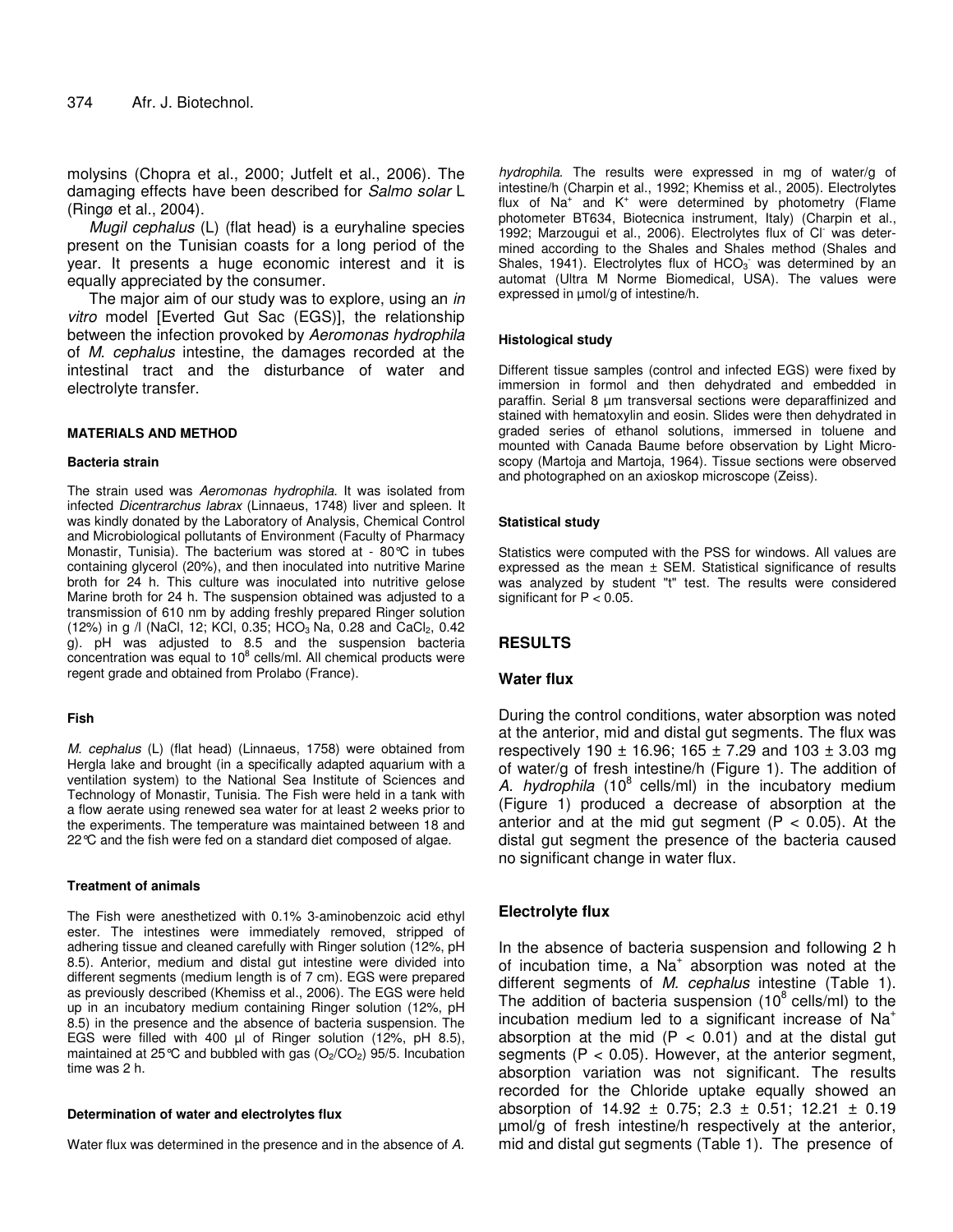| Part of<br>intestine   | $Na+$           |                    | <b>CI</b>        |                    | $K^+$            |                    | HCO <sub>3</sub> |                     |
|------------------------|-----------------|--------------------|------------------|--------------------|------------------|--------------------|------------------|---------------------|
|                        | <b>Control</b>  | Infected           | Control          | Infected           | <b>Control</b>   | Infected           | <b>Control</b>   | <b>Infected</b>     |
| Anterior<br>$(n=9)$    | 14.08±0.34      | $9.16 \pm 1.07$ NS | $14.92 \pm 0.75$ | $25.58 \pm 1.5^*$  | $-0.33 \pm 0.04$ | $-1.16 \pm 0.14**$ | $-1.7 \pm 0.1$   | $-2.05 \pm 0.23$ *  |
| Mid gut<br>$(n=10)$    | $3.23 \pm 0.61$ | 14.76±1.11**       | $2.3 \pm 0.51$   | $19.6 \pm 1.21$ ** | $-1.03 \pm 0.04$ | $-1.12 \pm 0.1$ NS | $-1.72 \pm 0.08$ | $-2.03 \pm 0.04*$   |
| Distal gut<br>$(n=10)$ | 10.56±0.51      | $18.08 \pm 1.19^*$ | $12.21 \pm 0.19$ | $19.08 \pm 1.0^*$  | $-1.44 \pm 0.07$ | $-1.36 + 0.2$ NS   | $-1.93 \pm 0.07$ | $-2.25 \pm 0.32$ NS |

**Table 1.** Variation of electrolyte flux in *M. cephalus* (L) intestine in the presence and the absence of *A. hydrophila.*

Flux of Na<sup>+</sup>, Cl<sup>-</sup>, K<sup>+</sup> and HCO<sub>3</sub> were determined from the liquid inside the EGS and expressed in µmol/g of fresh intestine/h.

 $*$  p < 0.01 Difference highly significant between control and infected intestinal segments; and  $*$ p < 0.05 Difference significant between control and infected intestinal segments. Control intestinal segments are EGS incubated in Ringer solution (12‰, pH 8.5) for 2 h at 25°C. Infected intestinal segments are EGS incubated in bacteria suspension of *A. hydrophila* (10<sup>8</sup> cells/ml) for 2 h at 25 °C.

n = Number of segment used for each experience.



**Figure 1.** Effect of *A. hydrophila* on the variation of water flux on the different segments of *M. cephalus* (L) intestine anterior (ant), medium (mid) and distal gut segment (dist) after 2 h of incubation time. Water flux is expressed in mg of water/g of fresh intestine/h. The addition of A.hydrophila suspension (10<sup>8</sup> Cells/ml) in the incubation medium for 2 h induces a significant (\*) decrease of water flux at the anterior segment ( $p < 0.05$ ) and a significant ( $\psi$ ) decrease of water flux at the mid segment ( $p < 0.05$ ). But at the distal gut segment the difference between infected and control sample is not significant. Control samples were treated with a Ringer solution12% and infected samples were incubated in a bacteria suspension of *A. hydrophila*  $(10^8 \text{ cells/ml})$  for 2 h.

*A. hydrophila* (10 8 cells/ml) in the incubation medium significantly enhanced the Chloride absorption at the mid gut segment ( $P < 0.01$ ). At the anterior and the distal gut segment, the increase was also significant ( $P < 0.05$ ). For Potassium, a secretion at the different segments studied was noted. *A. hydrophila* produced a large secretion increase (Table 1) at the anterior intestine  $(P < 0.01)$ . Bicarbonates were equally secreted at the three intestinal segments. The exposure of the EGS to *A. hydrophila* significantly increased this transfer at the anterior and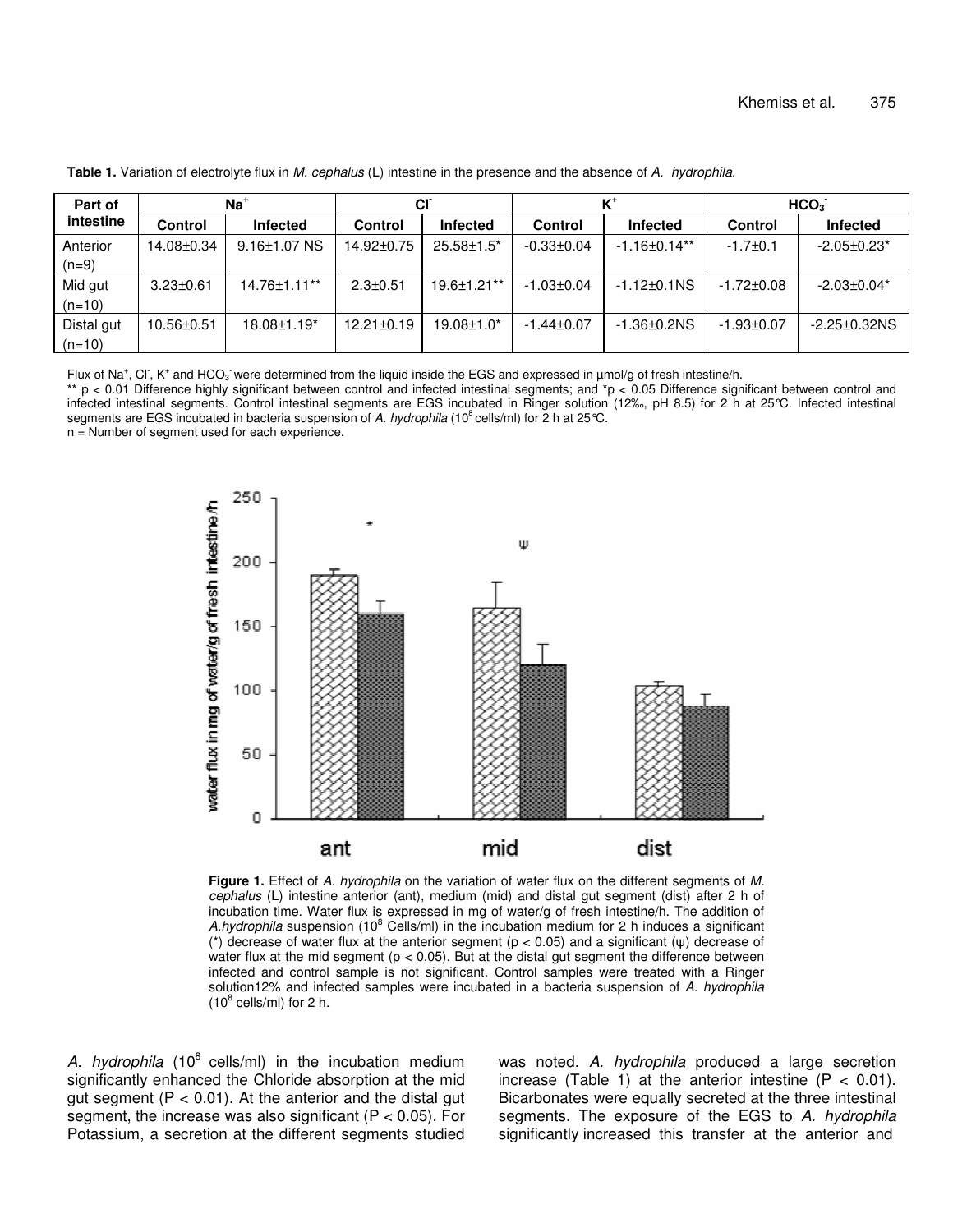

**Figure 2.** Light micrograph of the histological views for anterior intestine of *M. cephalus* (L) after 2 h of incubation. **A.** (x 5) .Bar: 40 µm . Control with Ringer solution 12% pH 8.5. Coloration Hematoxylin Eosin (HE). The figure shows 2A normal intestine with three layers M: mucosae, m muscularis and S: serosa. We note also the presence of: villosities. V. **B.** (x5) Bar: 40 µm. Bacteria suspension of A. *hydrophila* (10<sup>8</sup> cells/ml). Coloration Hematoxylin Eosin (HE). Figure 2B showing dt, detachment of layers intestine; BV, blood vessel including heterogenous cell population. **C.** (x40) Bar: 25 µm. Coloration Hematoxylin Eosin (HE). The figure 2C shows BV, blood vessel including heterogenous cell population. **D.** (x100) Bar: 10 µm. Coloration Hematoxylin Eosin (HE). The figure 2D shows ed, rounded and swollen entrocyte and enlarged intercellular spaces\*.

mid gut segments ( $P < 0.05$ ), while this secretion was not significant at the distal gut segment (Table 1).

#### **Histological study**

Histological slides of *M. cephalus* intestine, observed by light microscopy in a Ringer solution (12 %, pH 8.5) at 25°C and after 2 h of incubation time showed normal structure of fish intestinal tract with three intestinal layers: serosa, muscularis and muscularis mucosae with high developed villosities into the lumen (Figure 2A, Figure 3A and Figure 4A). The presence of microvillosities (Figure 3C) and intact border brush were noted (Figure 4C). The exposure of the EGS to *A. hydrophila* for 2 h induced morphologic alterations observed at the anterior intestine:

(i) Epithelium lesion, detachment of intestinal layers and

apparition of altered cells (Figure 2B).

(ii) Brush border disappearance with discontinued detachment of villosities and blood vessel including heterogeneous cell population (Figure 2C).

(iii) Enlarged intercellular spaces and degenerate enterocytes with voluminous and spherical Shape (Figure 2D).

At the mid and distal gut segments, the presence of disintegrate enterocyte and local disappearance of border brush were noted (Figure 3D and Figure 4D).

### **DISCUSSION**

EGS is an *in vitro* model. It is a helpful technique permitting simultaneous evaluation of water and electrolytes flux (khemiss et al., 2005; Marzougui et al., 2006). The experimental model has been previously employed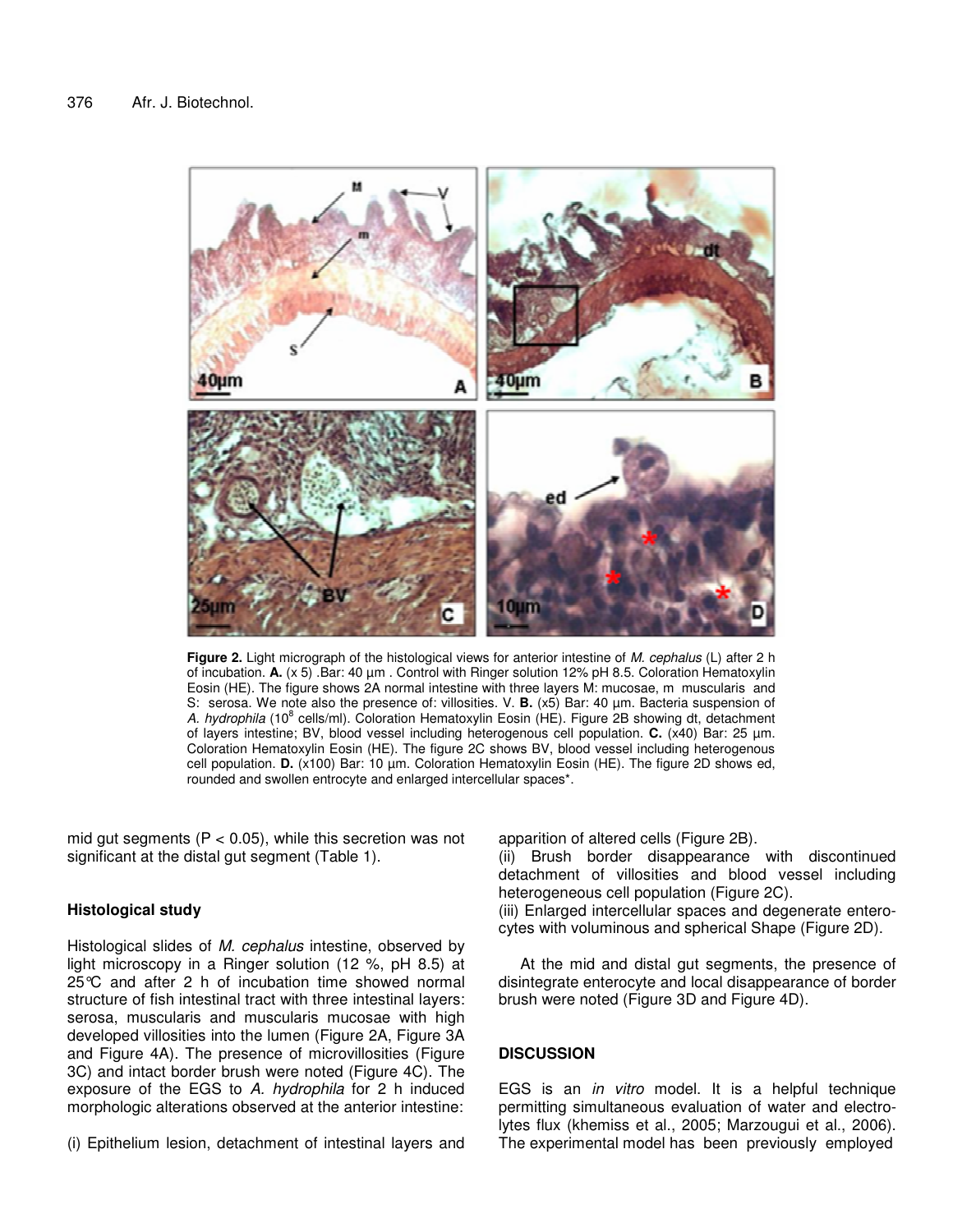

**Figure 3.** Light micrograph of the histological views for mid intestine of *M. cephalus* (L) after 2 h of incubation.

1. To Ringer solution 12‰. Figure 3 A (x 5) Bar: 40 µm .Coloration Hematoxylin Eosin (HE). Figure 3A Shows normal intestine with three layers M: mucosae, m: muscularis; and S: serosa; We note also the presence of: villosities. V Figure 3C(x100) Bar: 10 µm .Coloration Hematoxylin Eosin (HE) Figure 3C(x100): Mv: microvillosities; E: enterocytes, N: nucleous. 2. To bacteria suspension *of A. hydrophila* (10 8 cells/ml) Figure 3B (x40) Bar: 25 µm .Coloration Hematoxylin Eosin (HE) Figure 3 B detachment (dt) of mucosae (M) and muscularis (m), We note also the presence of preserved villosities. V Figure 3D (x100) Bar: 10 µm .Coloration Hematoxylin Eosin (HE) Figure 3D: desintgrates enterocytes E and local diseaperance of border brush

(Moshtaghie and Taher, 1993; Marzougui et al., 2006). The validity of this model by a histological study was explored in a previous data (Khemiss et al., 2006). This model was also extensively used exploring fish intestine (Smith et al., 1975; Tritar et al., 1983; Hogstrand et al., 2002).

The data presented in this study used *A. hydrophila*, a pathogenic fish bacterium (Paniagua et al., 1990). Fish bacteriosis is one of the continuous economic problems for aquaculture farm and it is responsible for sanitary risks threatening the consumer (Lau et al., 2007). Fish gastrointestinal tract constitutes one of the major infection

routes like the skin and the gills. It presents a favourable site for bacteria proliferation (Robertson et al., 2000). This proliferation inside the gastro-intestinal tract may induce a disturbance of the hydro-electrolyte flux.

In our experimental condition, water absorption occurred at the different intestinal segments of *M. cephalus*. This transfer was carried from the mucosal side to the serosal side. Ando et al. (1986) showed the same way of water transfer. Similar results were recorded in rainbow trout (Bensahla et al., 1974). However, water absorption may be different from one fish species to another. The flux was constantly the same along the intestinal tract in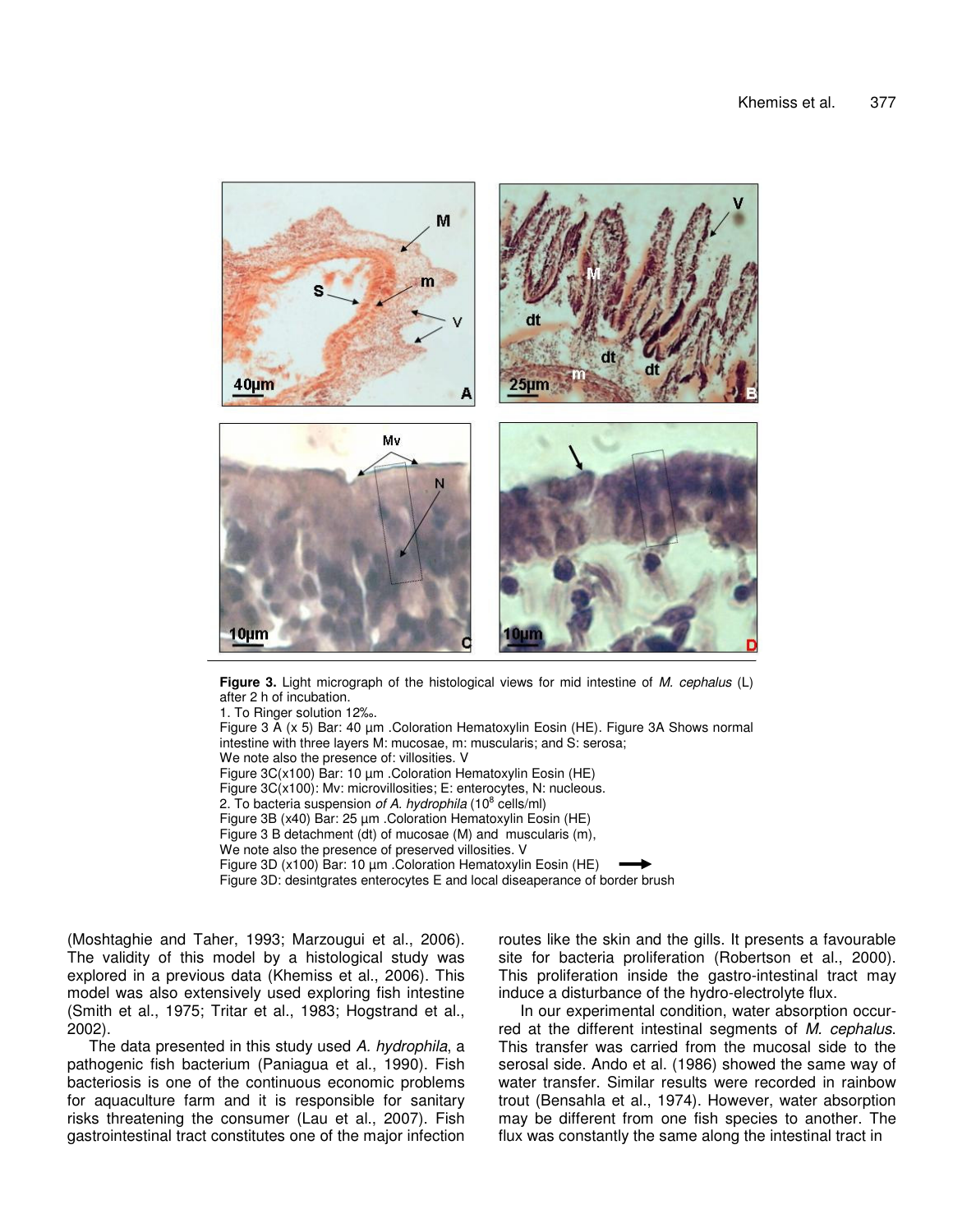

**Figure 4.** Light micrograph of the histological view for distal gut intestine of *M. cephalus* (L) after 2 h of incubation

1. to Ringer solution 12‰ Figure 4 A  $(x 5)$  Bar: 40  $\mu$ m . Coloration Hematoxylin Eosin (HE) Figure 4 A(x5): shows normal intestine with three layers Mucousae : M, muscularis m and serosa: S. We note also the presence of villosities.:V Figure 4 C (x100) Bar: 10 µm .Coloration Hematoxylin Eosin (HE) Figure 4C(x100): showing enterocyte: E and nucleous: N 2. to bacteria suspension of *A. hydrophila* (10 8 cells/ml) Figure 4B(x40) Bar: 25 µm .Coloration Hematoxylin Eosin (HE) Figure 4 B(x5) showing detachment of intestine layers and some preserved villosities Figure 4D(x100) Bar: 10 µm .Coloration Hematoxylin Eosin (HE) Figure 4D(x100): showing enterocytes detachment (E), and alteration junctions (J)  $\blacksquare$ presence of discontinued border brush

*Carrassinus auratus* (Smith, 1964) and was highly increased at the mid gut intestine for *Anguilla japonica* (Ando and Nagashima, 1996). However, Aoki et al. (2003) found that the large water absorption occurred at the posterior intestine of *Anguilla japonica*.

Concerning electrolyte transfer, our results showed a reabsorption of sodium and chloride. We noted that chloride flux exceed sodium flux at the different intestinal segments. This result may assure chloride equilibrium and facilitate bicarbonate secretion (Scott et al., 2006). It has been reported that absorption of Na<sup>+</sup> and Cl seems to be a coupled process (Burgess et al., 2000). This phenomenon is insured by an apical cotransport Na<sup>+</sup> - Cl<sup>-</sup>

(Movileanu et al., 1998; Marshall et al., 2002; Scott et al., 2006). The presence of an apical  $\text{Na}^{\text{+}}/\text{K}^{\text{+}}/\text{2CI}$  cotran-sport permitted sodium and chloride absorption (Ando et al., 2003). It is at the origin of electrochemical gradient inducing water transfer from mucosal to serosal side (Ando et al., 1986). The energy is supplied by  $Na^+/K^+$ ATPase located in basolateral membrane (Trischitta et al., 2004; Scott et al., 2006).

For potassium and bicarbonate, a secretion was noted at the different segments of *M. cephalus* (L) intestine. Our results agree with those of Wilson et al. (2002). They reported variable bicarbonate secretion at the intestinal teleosteen fish. The phenomenon of secretion involved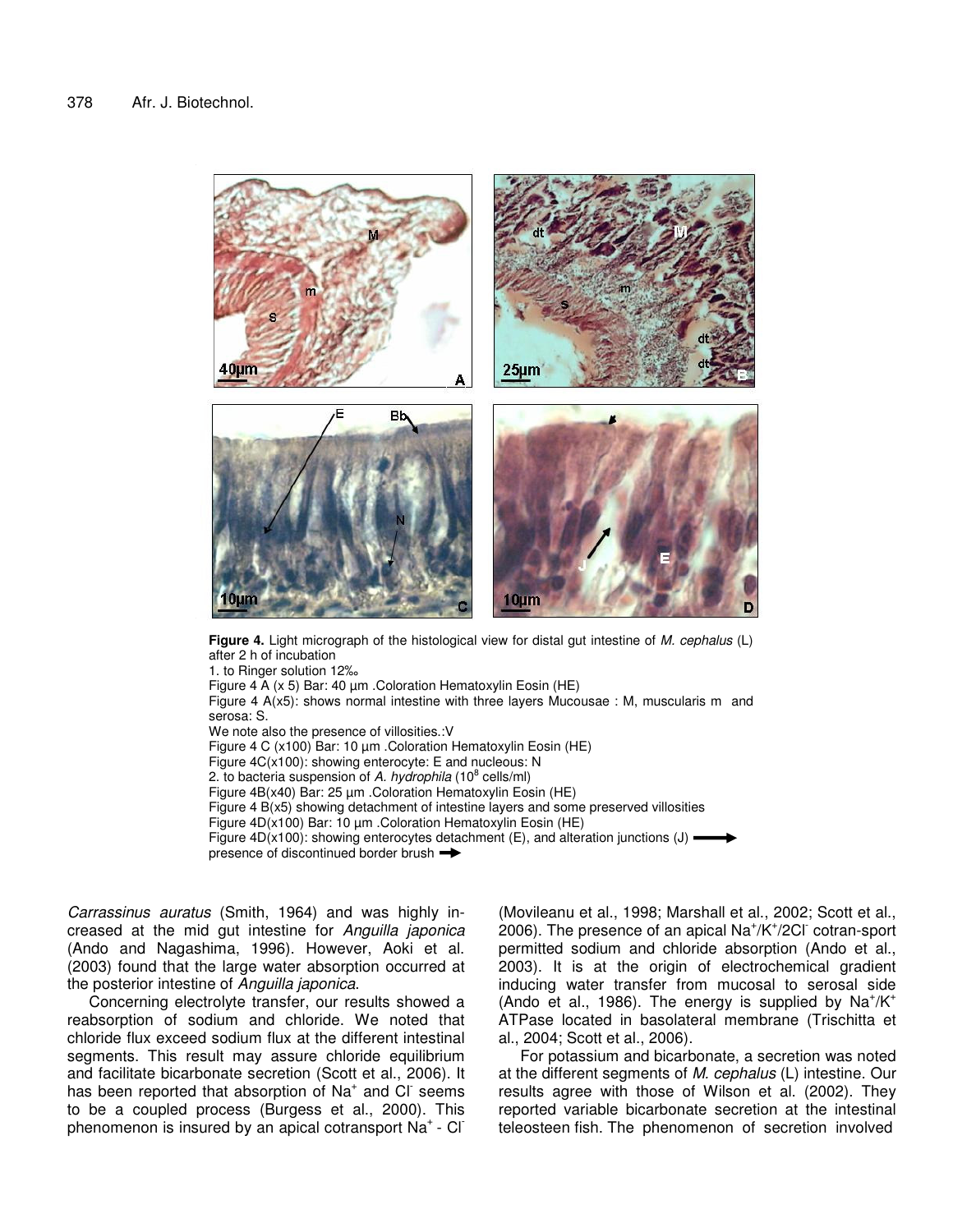both:

(i) A basolateral CI<sup> $/$ </sup> HCO<sub>3</sub> exchanger in correlation with electrochemical gradient for Cl (Dixon and Loretz, 1986). (ii) An apical  $C\Gamma$ / HCO<sub>3</sub> exchanger in relation to an electrochemical gradient of  $HCO<sub>3</sub>$  (Grosell et al., 2004).

The equilibrium of fluid movements through the intestinal tract results from the absorption and secretion phenomena. Aquaporins are channel protein implied in this fluid transport (Ma and Verkman, 1999). Several types of aquaporins with a variable distribution and localization have been shown. These variations in the distribution and the localization were detected immunohisto-chemically (Lignot et al., 2002). These variations may explain the difference of water flux observed in our data for control samples.

The addition of the bacteria in the incubation medium caused a decrease in water absorption at the anterior, mid and distal gut segments of *M. cephalus*. Similar results were noted at *Sparus aurata* intestine exposed to *Vibrio vulnificus* (data not shown). However, in mammal intestine, bacteria effects were different. Epple et al. (2004) noted a decrease of water absorption in the presence of *A. hydrophila*, while Marzougui et al. (2006) using *Salmonella typhimurium*, recorded a water increase secretion. Interestingly, our results showed an increase reabsorption of sodium and chloride in the presence of *A. hydrophila*. Chloride flux always exceeded sodium flux. This result allowed to explain the secretion increase of bicarbonate in the presence of *A. hydrophila* (Scott et al., 2006). Our results agree with previous studies on fish intestine exposed to toxin which revealed increase of chloride flux (Loretz 1983; O'Grady 1989). It seems that this phenomenon is a specificity of teleosteen fish (Lahlou and Avella, 1993). The presence of *A. hydrophila* in the incubatory medium stimulated the potassium secretion. This result may be related to the activity of 3Na<sup>+</sup>, 2K<sup>+</sup> pump in the lateral membrane intestine (Scott et al., 2006).

Histological sections of *M. cephalus* intestine were observed by light microscope. Three layers were identified; serosa, muscularis and muscularis mucosae with villosities into the lumen. Histological studies of intestine after 2 h of incubation time in a Ringer solution (12%, pH 8.5) at 25°C showed that the intestine remained intact morphologically with highly developed villosities (Figures 2A, 3A and 4A). In our experimental conditions, *M. cephalus* intestine preserved its viability and its functionality. The cellular damage was recorded after the *M. cephalus* intestine was exposed to *A. hydrophila*. However, the most severe lesions were noted at the anterior segment. The damage involved epithelium lesion (Figures 2B and 2C), degenerate enterocyte with voluminous and spherical Shape (Figure 2D).

Previous studies have shown that pathogenic bacterial strain provoked damage to fish intestine. Our results agree with those of Ringø et al. (2003) whose results were recorded at the anterior intestine of *Anarhichas minor* infected by *V. anguillarum*. Ringø et al. (2004) also confirmed the results already shown at *Salmo salar* (L) intestine infected by *Aeromonas salmonicida* ssp. *salmonicida*. Those histological changes were also noted at *S. salar* (L) intestine exposed to pathogenic bacterial strains (Bakken, 2002; Ringø et al., 2004, 2007). The results presented in Figure 2B show a detachment between muscularis and mucosa layers. The presence of cells grouped in blood vessels was noted. This type of cells may present infected and swollen enterocyte as a result to an inflammatory reaction. These observations were signalled in mammal caecum by Kunkel and Rosenthal (1986).

Morphological modifications were also noted at mid and distal gut segments. They were less severe. Brush border alteration was discontinued. The presence of preserved villosities and enterocytes were noted in Figures 3B, 3D, 4B and 4D. The presence of endogenous intestinal flora in teleost fish intestine was variable from one segment to another. The abundance of this flora was located at the distal gut segment (Moran et al., 2005). This difference of flora abundance may explain the different degrees of alteration noted at the three intestinal segments of *M. cephalus* intestine. Therefore, the exploitation of histological slides of *M. cephalus* intestine indicates that the different part of fish intestine present variable sensibilities against pathogenic factors (Ringø et al., 2003). Based on our findings, we propose that *A. hydrophila* would induce damage to *M. cephalus* intestine with a specific action at the anterior segment.

# **ACKNOWLEDGEMENTS**

The author thanks Mr M. Sghaier for his careful presentation of the manuscript and Mr S. Boukotaya for his interest in our study.

#### **REFERENCES**

- Ando M, Mukuda T, Kozaka T (2003). Water metabolism in the eel acclimated to sea water from mouth to intestine. Comp. Biochem. Physiol. Part B, 136: 621-633.
- Ando M, Nagashima K (1996). Intestinal Na+ and Cl- levels control drinking behavior in the sea water-adapted eel *Anguilla* japonica. J. Exp. Biol. 199: 711-716.
- Ando M, Sasaki H, Huang KC (1986). A new technique for measuring water transport across sea water eel intestine. J. Exp. Biol. 122: 257-268.
- Aoki M, Kaneko T, Katoh, F Hasegawa S, sutsui N, Aida K (2003). Intestinal water absorption through aquaporin 1 expressed in the apical membrane of mucosal epithelial cells in sea water- adapted japanesse eel. J. Exp. Biol. 206: 3495-3505.